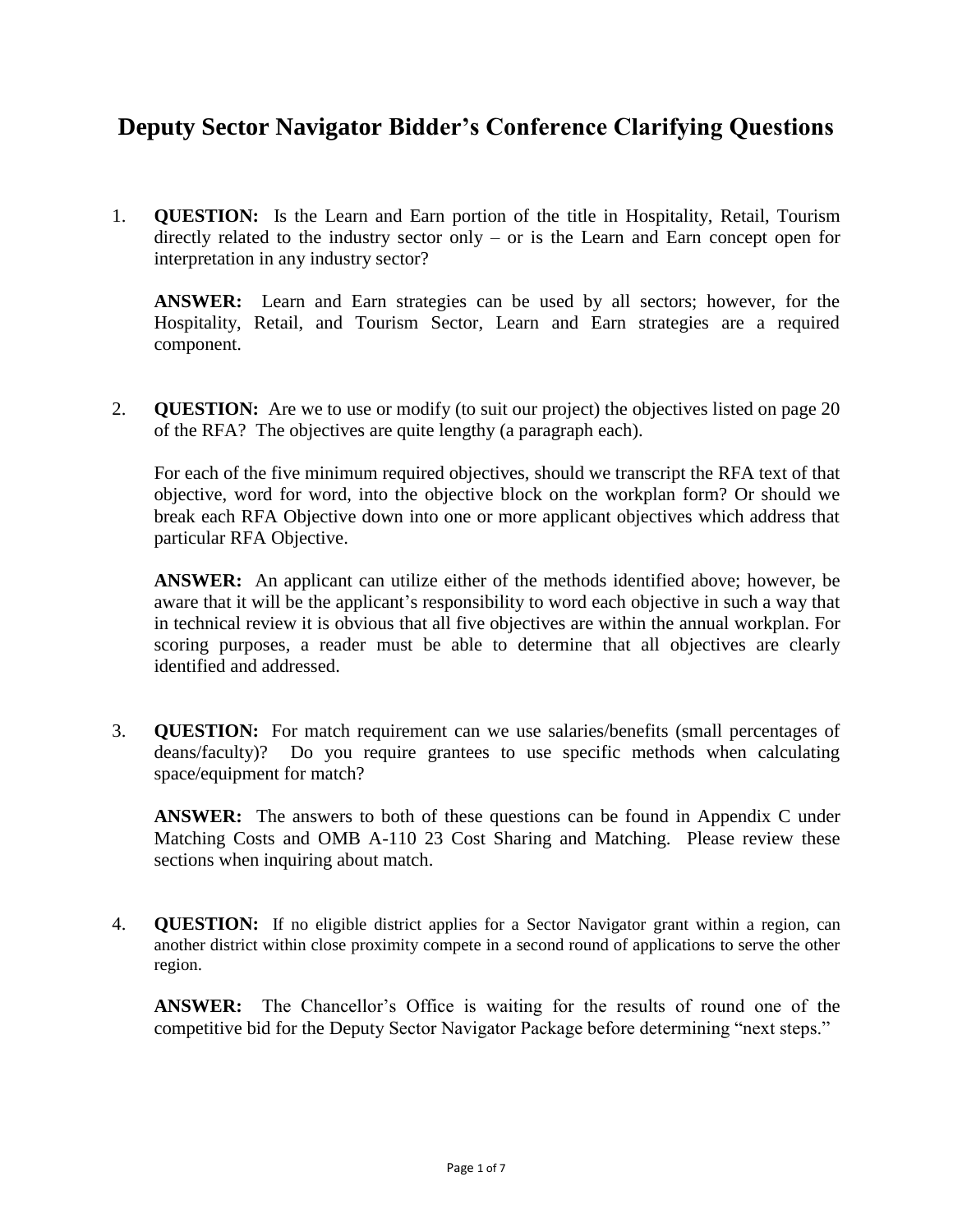5. **QUESTION:** Will the Industry Sector Navigator be able to conduct qualifications and experience interviews (as needed) with proposed deputy sector navigators prior to final selection and make weighted evaluations.

**ANSWER:** The Chancellor's Office does not intend to involve the Sector Navigator in the interview process involving final selection of Deputy Sector Navigators.

6. **QUESTION:** Funding is renewable for up to four years. What happens to the Deputy Sector Navigator grant if a sector is no longer designated by a region to be priority or emerging?

**ANSWER:** If the region selects a new priority sector, the replaced priority sector will be defunded at the end of the fiscal year.

7. **QUESTION:** What will happen next year if a region chooses a sector that was not previously chosen?

**ANSWER:** A Deputy Sector Navigator will be funded within that region if it is chosen as one of the three priorities or two emergent sectors.

8. **QUESTION:** With regard to the Deputy Sector Navigator, who will dedicate 80%-100% of their time to the project, can a portion of this person's salary be paid by the grant and the other be used as match? We would like to propose our Navigator (who will dedicate 100% of their time to the program) to be paid 50% from the grant and the other 50% other funds. Would this be acceptable?

**ANSWER:** The Chancellor's Office wants this position to be fully responsible for only the objectives as stated in the grant. So the answer is no, the entire salary must be paid using the Deputy Sector Navigator allocation.

9. **QUESTION:** Can a Deputy Sector Navigator work with industry outside the region that may look to regional colleges for employees?

**ANSWER:** No. Deputy Sector Navigators are supposed to work within their regions. If an industry/employer from outside the region contacts the DSN, the employer should be referred to the state Sector Navigator.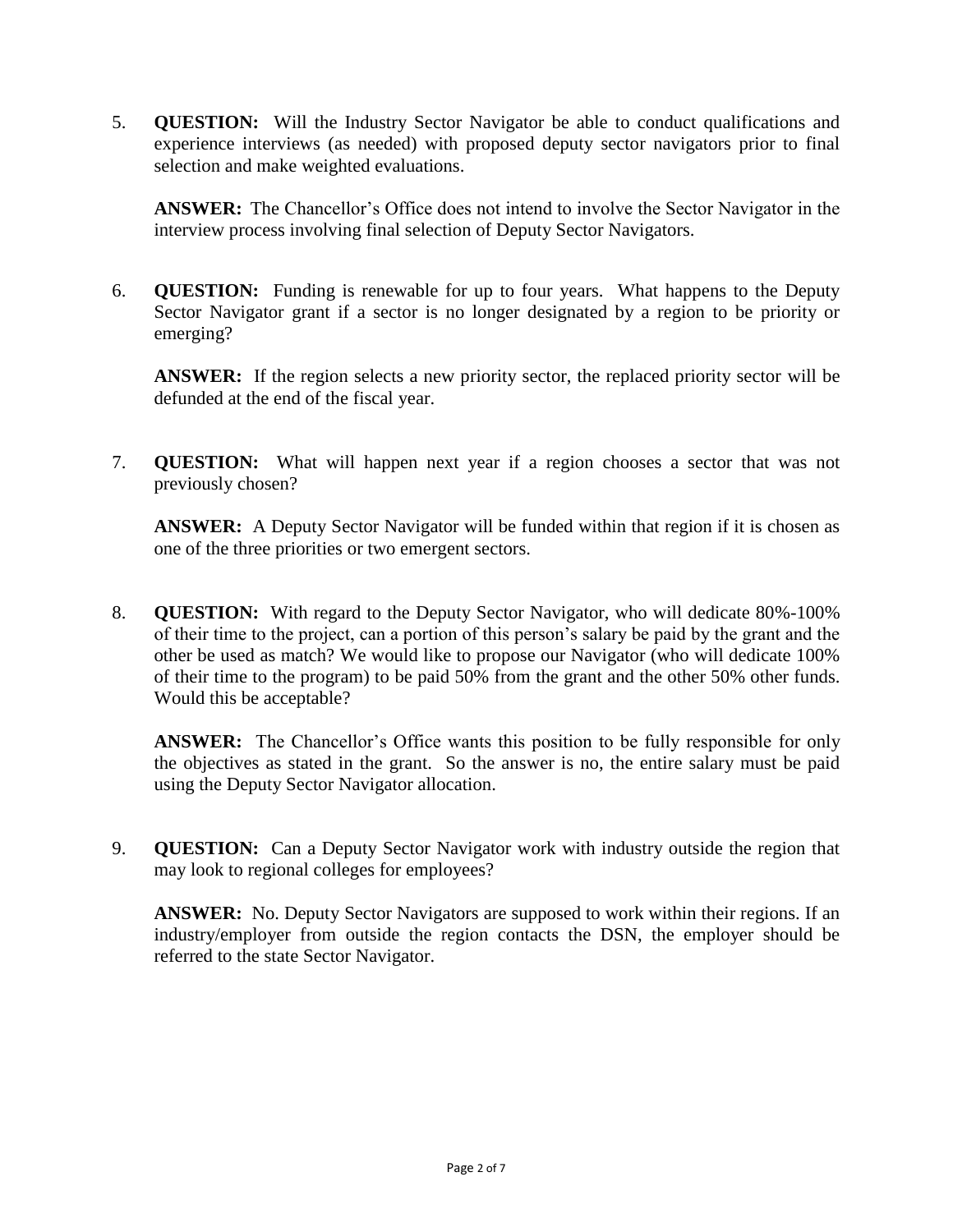10. **QUESTION:** Going under the caveat that we would limit our scope of work to fit within the permissible activities and achievable outcomes to the Small Business Sector for the Deputy Sector Navigator RFA, can we still operate under our original center name, i.e. Business & Entrepreneurship Center?

**ANSWER:** Yes, if you are funded for a Deputy Sector Navigator grant, you may keep your brand name; however, the Deputy Sector Navigator's business cards must have the new title and sector name; also, as stated above, the scope of work and outcomes must meet the intent of the DSN grant.

11. **QUESTION:** Where can I find the definitions for RFA Identification numbers 13-153 Advanced Transportation and Renewable Sector, 13-157 Global Trade and Logistics Sector and 13-160 Energy (Efficiency) and Utilities Sector?

**ANSWER**: The Chancellor's Office has not provided a definition of exactly what each of the 10 sectors contain in relation to community college programs. Each sector has many aspects depending on which region of the state you are referencing. For energy efficiency you might be talking about solar, wind, building efficiency, green building, biomass, organic agriculture, electronics and electrical technology but each region of the state needs to determine the gaps within their sector and the programs available at their regional colleges that will define what that Sector means within that region.

12. **QUESTION:** Please confirm Lassen County is in the North.

**ANSWER:** We placed Lassen CCD within the North when it belongs in the Far North. We have put a correction document on-line and have revised the table in Appendix C of the RFA.

13. **QUESTION:** Is it permissible to set up accountability measures for metrics not collected by DataMart or Launchboard?

**ANSWER:** No, it is not permissible to use this grant money to account for measures we do not require.

14. **QUESTION:** What are the expectations, or minimum qualification expectation for the selection of the Deputy Sector Navigator?

**ANSWER:** The management section in the RFA specifies the types of experience we expect to see from this position. As for minimum qualifications, we have specified that the salary cannot be higher than the salary scale for an equivalent director or project manager in the fiscal agent district. Therefore, the minimum qualifications would be based on the fiscal agent requirements for a director or project manager. In addition, a deputy sector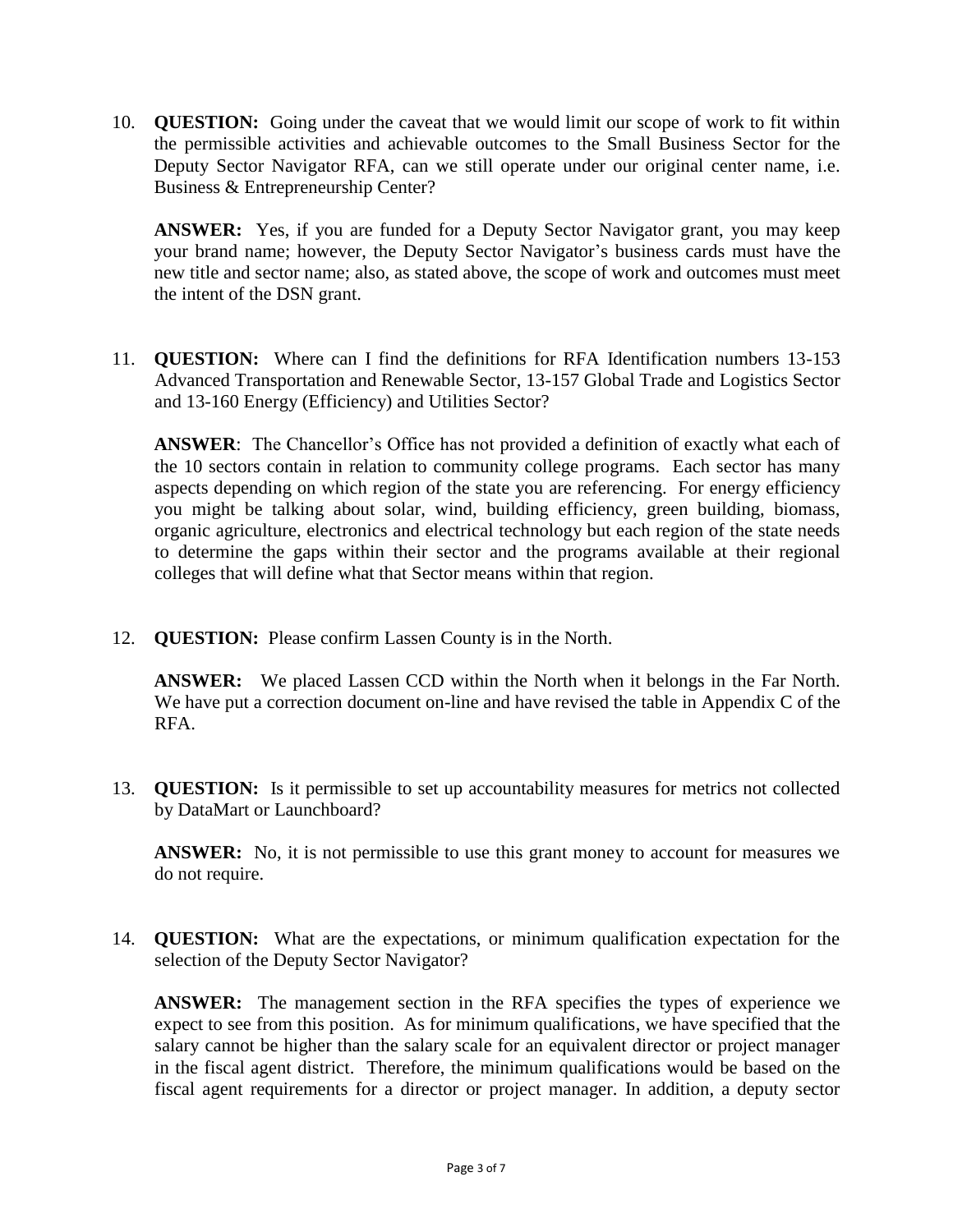navigator must be a single individual with a full-time position (minimally 80%) which is calculated on a yearly assignment. This equates to a minimum of 32-40 hours a week.

15. **QUESTION:** A variety of questions came from the double regions concerning crossing regional boundaries while working within a sector.

**ANSWER:** The intent of the chart in Appendix C, "Deputy Sector Navigator Allocation of Available Grants," shows the statewide allocation of sector grants, and identifies which districts can apply to be the fiscal agent for those grants.

There are ten regional consortia; however, three of the consortia are double (macro) regions (Bay Area, LA/Orange, and North/Far North). Deputy Sector Navigators in single regions must only serve their region; however, in the macro regions, when only one DSN grant has been allotted to a sector, the DSN must serve both areas within the double region. Where a macro region has two DSNs assigned within a region for the same sector (for example, San Francisco has two DSNs in Health, ICT, Small Business and Global Trade), it is required that the two DSNs collaborate together to give the best services to the macro region.

16. **QUESTION:** Can a college apply for more than one Deputy Sector Navigator package grant for different sectors?

**ANSWER:** The District (not the College) must apply; although the Deputy Sector Navigator could be housed at any college within a multi-college district. Applications can be submitted for as many Deputy Sector Navigator grants as there are sectors available (see Appendix C). Each application must identify a pre-determined Deputy Sector Navigator who is a single individual in a full-time (80%-100% position at 32-40 hours a week).

17. **QUESTION:** On the Budget Detail Sheet, the Project Director's salary is listed in the 1400 category. My salary would come from the 2000 category as a classified position. How do I indicate that on the form without omitting the Project Director salary?

**ANSWER:** The format example is just that, an example. Some project directors may be listed in the 1000s, 2000s, or 5000s. In your example, the salary would be listed in 2000 with the appropriate Deputy Sector Navigator/Project Director title and salary detail.

18. **QUESTION:** Is it a new requirement to request further funding after the initial 40%. I have never done that.

**ANSWER:** No. The requirement hasn't changed. It is the same as last year. The one thing that has changed is that the initial payment of last year was 60%.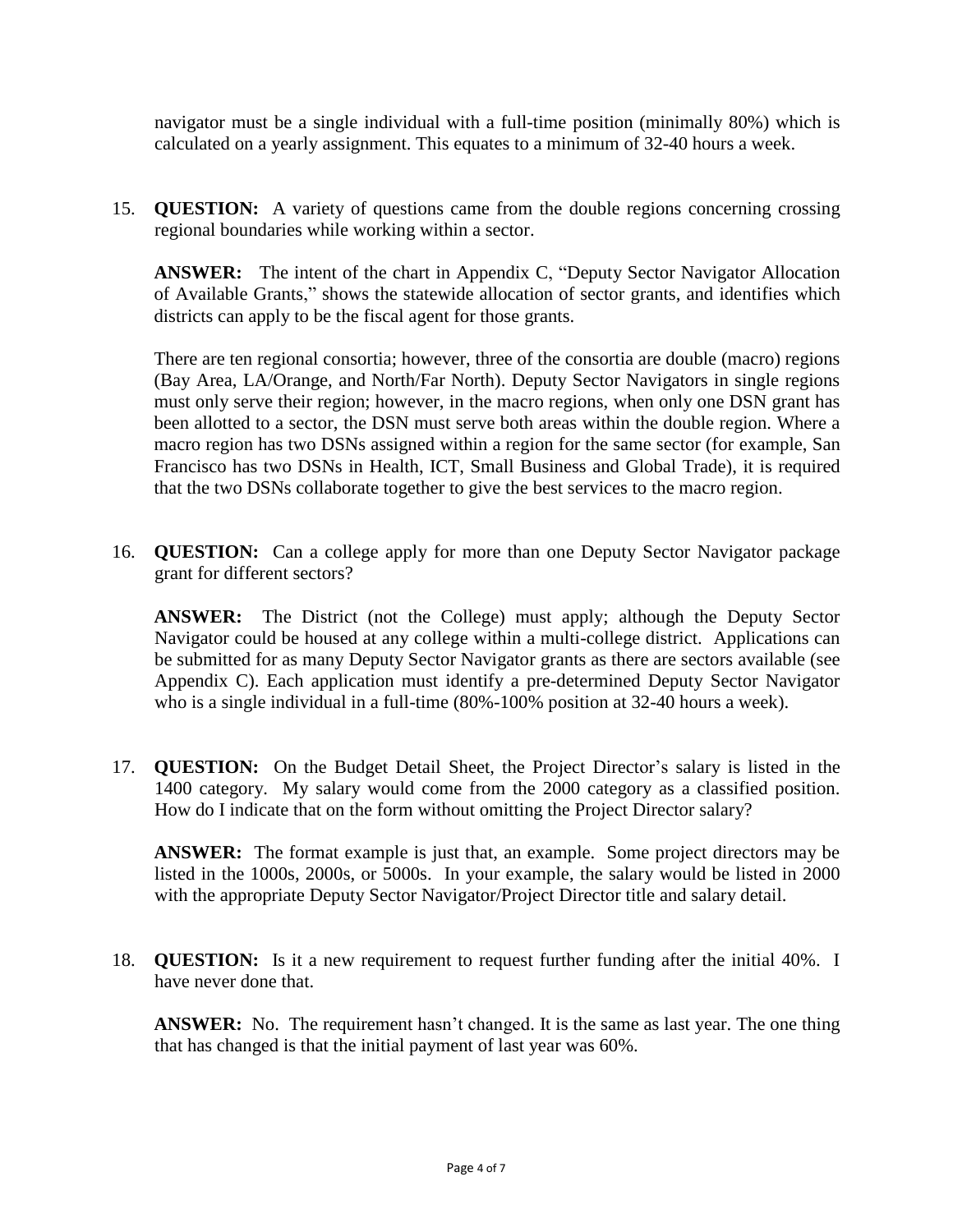19. **QUESTION:** Will regions be able to contribute funds for statewide projects?

**ANSWER:** The Deputy Sector Navigator will not be able to contribute to statewide projects. The Sector Navigator for each sector has funding for statewide/multi-regional use.

20. **QUESTION:** I tried to listen to the whole presentation but couldn't get the archive function to work. Is it something I'm doing wrong or is that simply not possible?

**ANSWER:** The initial recording didn't work, so it was re-taped on March 22<sup>nd</sup> at 10:00 AM. Unfortunately, there are 6 minutes of silence and then 44 seconds of us setting up. In order to get to the start of the presentation, scroll on the bottom of the screen to 6 minutes and 44 seconds and that will be the start.

21. **QUESTION:** After listening to the webinar yesterday, I have one more question. Will the criteria used to evaluate each section of the proposal be made available? I know the RFA lists the points associated with each section; however I wanted to know if we will have an opportunity to know how we will be evaluated.

**ANSWER:** No. We will not be sending out or posting the scoring sheets for applicant review.

22. **QUESTION:** When we cite research in the Need section, is there a preferred form of citation?

**ANSWER:** No. We have no preferred format. The point is to inform the reader that you are using reliable sources to make your point and that your need/gap analysis is valid.

23. **QUESTION:** Would it be acceptable to use 10pt Arial in tables?

**ANSWER:** The only specification we have about size and font is in the narrative sections of the application. We do not specify any certain size or font on forms. However, anything smaller than a 10pt font would be hard to read and therefore a reader might miss important information. So the answer is yes, it would be acceptable to use 10pt Arial font in the tables.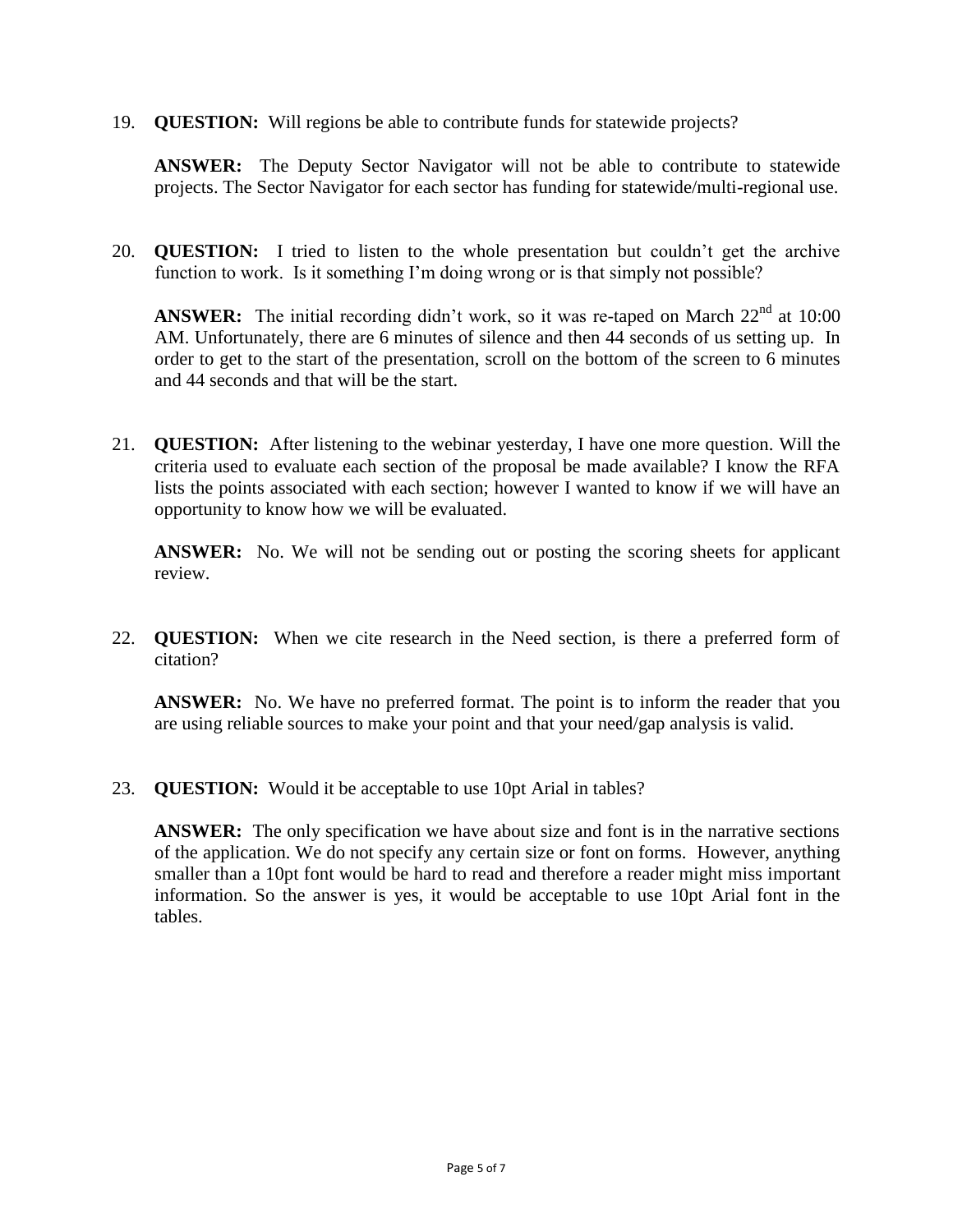24. **QUESTION:** The Deputy Sector navigator RFA specified that the Deputy Sector Navigator must be full-time (80% minimum of a single individual); and since it is a fulltime position, the DSN cannot hold any other key talent role for grants awarded through the Chancellor's Office. Can the Deputy Sector Navigator work 80%-100% and also teach part-time as adjunct faculty?

**ANSWER:** As long as the Deputy Sector Navigator puts in the time needed to achieve the outcomes (32-40 hours a week on a yearly assignment), the DSN can also teach part-time as adjunct faculty.

25. **QUESTION:** Can Carl D Perkins Title I-C federal grant money be used for match?

**ANSWER:** Yes. Perkins funding can be used for match; however, the match must further the Deputy Sector Navigator grant outcomes while still being a part of the college's approved Title I-C Application which supports course and program improvement (see Appendix C under Match/OMB Circular A-110).

26. **QUESTION:** According to the State of California Employment Training Panel (ETP), small business is defined as a company who has less than 100 employees in California but no more than 250 employees worldwide. For the purposes of the Small Business Deputy Sector Navigator grant, will you please define "small business?"

**ANSWER:** The Chancellor's Office is not going to make this determination. The regions working with the state Sector Navigator, employers, and the Regional Consortium will determine how small businesses will be identified and served.

27. **QUESTION:** I have a request. Can you please post a sample workplan filled out correctly on the EWD webpage?

**ANSWER:** No. Because of the variety of sectors and regions, the workplans will vary widely and we are interested in the response from the applicants.

28. **QUESTION:** We now understand that the focus of Deputy Sector Navigators should be the entire region. It is also our understanding that service to colleges outside of the region would not be prohibited as long as it did not detract from the focus on the region. The need for this might occur when serving an employer who spanned multiple regions

**ANSWER:** Deputy Sector Navigators will serve the entire region; however, service outside of the region will be provided by the state Sector Navigator.